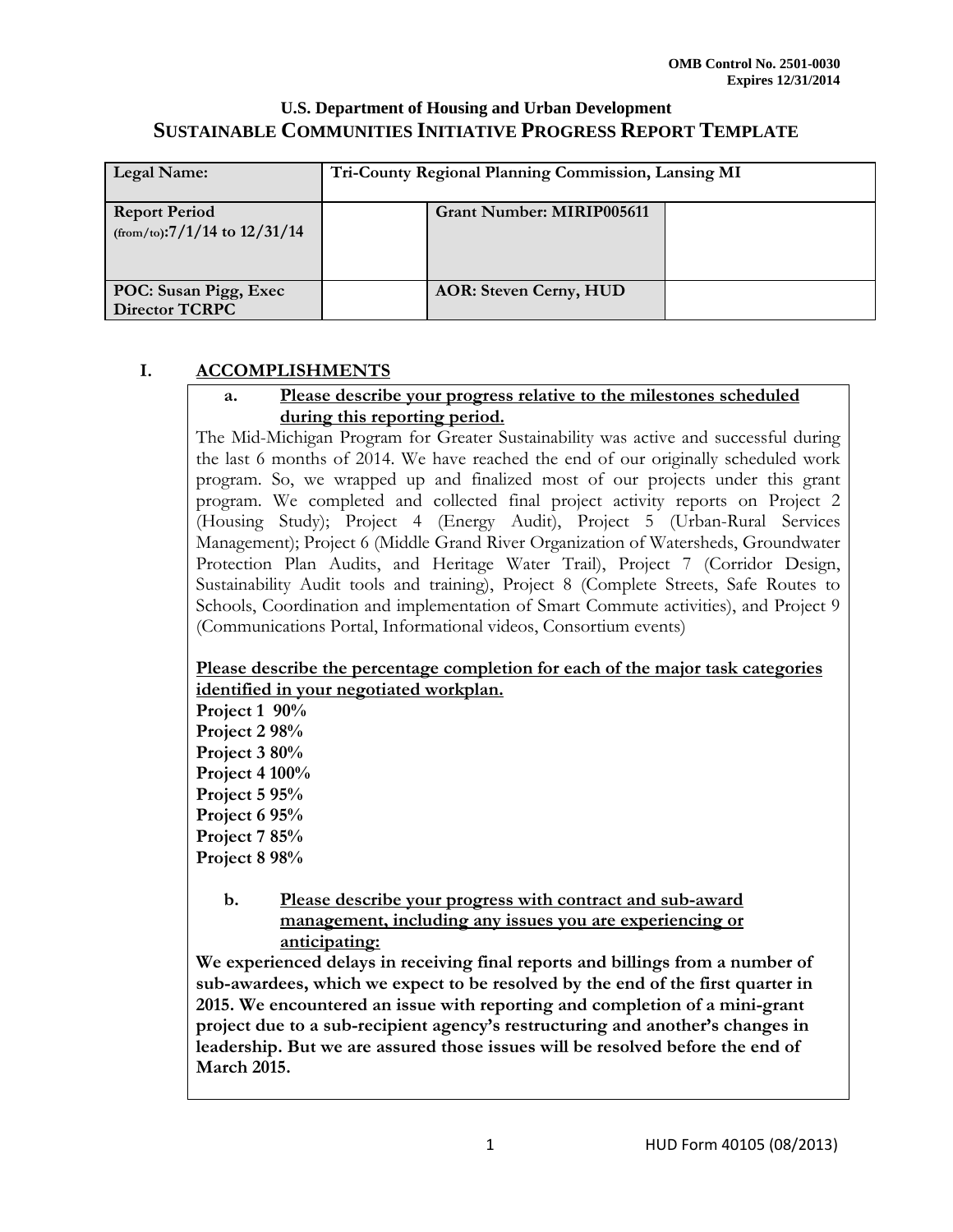### **c. Please provide an update with regards to the project's match/leverage commitments.**

**We note continued support and contributions of in-kind match to our programs and activities under this grant. However, we continued to have issues with collecting adequate reports of those contributions from some of our sub-awardee partners. However, at the same time, we noted considerable matching contributions and leverage from other area community organizations and businesses which were not originally budgeted in our program.** 

### **d. Please identify newly developed or existing collaborations and the progress they experienced during the reporting period.**

**As a result of the Corridor Portfolio development and the Housing Plan development, we have established very generous partnerships with an area advertising firm King Media and a realty-development firm Forsberg Realty. Together they have contributed free advertising including television spots in prime time and electronic billboards promoting and advertising the regional housing plan and inviting involvement. The Campaign, called ICE- Ingham, Clinton, Eaton Housing –we've got a plan, get involved! has been very successful and was recognized nationally with an advertising award.** 

**As a result of the Urban & Rural Services Management initiatives under Project 5, our region has been invited to participate in a national cohort of communities to share resources, learnings, and to develop implementation plans for urban services boundaries policies. The program, Urban Services Accelerator Program is facilitated by Portland State University and will facilitate action steps to implement our sustainability plans developed under the HUD grant program.** 

- **e. Please describe progress with outreach, engagement, and decisionmaking activities targeting populations traditionally marginalized in the planning process (include costs spent on these activities):**
- **f.**

**Community Reinvestment Fund Grantee Final Report Summary** 

**Round I- All Projects Completed**

**Round II- All Projects Completed**

**Round III- All Projects Completed**

## **Round IV**

**Capital Area Community Services**: *Parents as Leaders*

Traditionally Underserved/Marginalized Populations Engaged: 9 individuals fitting 29 populations

The Capital Area Community Services Parents as Leaders program engaged 9 low income parents in a series of leadership workshops. Attendance was lower than anticipated. The low attendance is believed to be due in part to high staff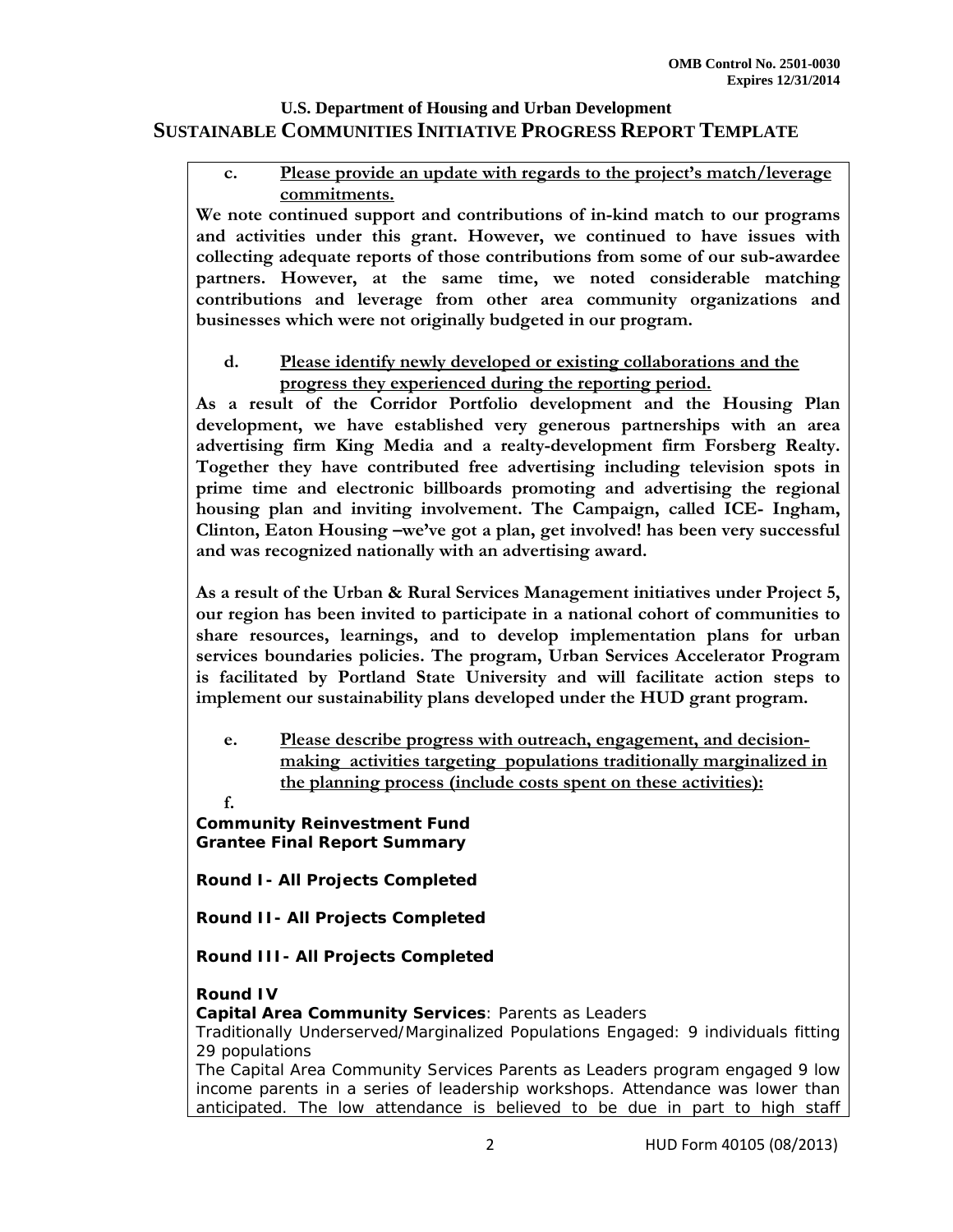turnover throughout the project. With the project leader changing multiple times throughout the project, it was difficult for staff to build off of their predecessor.

### **Eaton County United Way**: *Eaton Good Food*

Traditionally Underserved/Marginalized Populations Engaged: 70 individuals fitting 96 populations

The Eaton Good Food Council held six focus groups designed to identify and prioritize food issues in Eaton County. Information from these focus groups was used to develop an Eaton Good Food Plan, which was accepted by the Eaton County Board of Commissioners and will be included in the Eaton County 5-Year Plan. The Plan is currently being printed for dispersal.

#### **Greater Lansing Destination Development Foundation**: *Destination Downtown East Lansing*

Traditionally Underserved/Marginalized Populations Engaged: 187 Small Business **Owners** 

Greater Lansing Destination Development Foundation worked with 187 small business owners, engaging them in the streetscape planning for downtown East Lansing. The final Streetscapes, Spaces and Places: East Lansing Design Guidelines was adopted by the City of East Lansing Downtown Development Authority on August 28. This plan is posted online: http://www.cityofeastlansing.com/Home/Departments/PlanningBuildingDevelopm ent/UrbanDesignGuidlines/, and will be shared with downtown business owners. These guidelines will help to improve the aesthetics and pedestrian safety in downtown East Lansing.

**Greater Lansing Food Bank**: *Engaging Your Local Government to Start a Community Garden*

Traditionally Underserved/Marginalized Populations Engaged: 45 individuals fitting 84 populations

The Greater Lansing Food Bank successfully engaged 45 traditionally underserved and marginalized individuals in the planning of community gardens through a step-by-step education process that taught participants how to contact, communicate and work with local governments to legally start a community garden. The training sessions attracted a diverse group of people, including female heads of household, low and very-low income, LGBT individuals, minorities, seniors, college students and immigrants. A comprehensive Community Garden Guide has been created. The guide can be viewed at http://greaterlansingfoodbank.org/wp-content/uploads/2013/10/GPGLFB-

Starting-a-Community-Garden-Guide.pdf. The document has been translated into Nepali for the Bhutanese community.

#### **Michigan Environmental Council**: *Mason Public Transit Planning*

Traditionally Underserved/Marginalized Populations Engaged: 79 Individuals Mason Public Transit Planning successfully engaged 79 traditionally underserved and marginalized populations in the planning of public transportation service in Mason. Despite severe weather during the Forums, MEC was still able to engaged 95 people (some were not traditionally underserved and/or marginalized). Five total forums were held. Representative Tom Cochran attended one forum and felt that his constituents would be interested in the project. Representative Cochran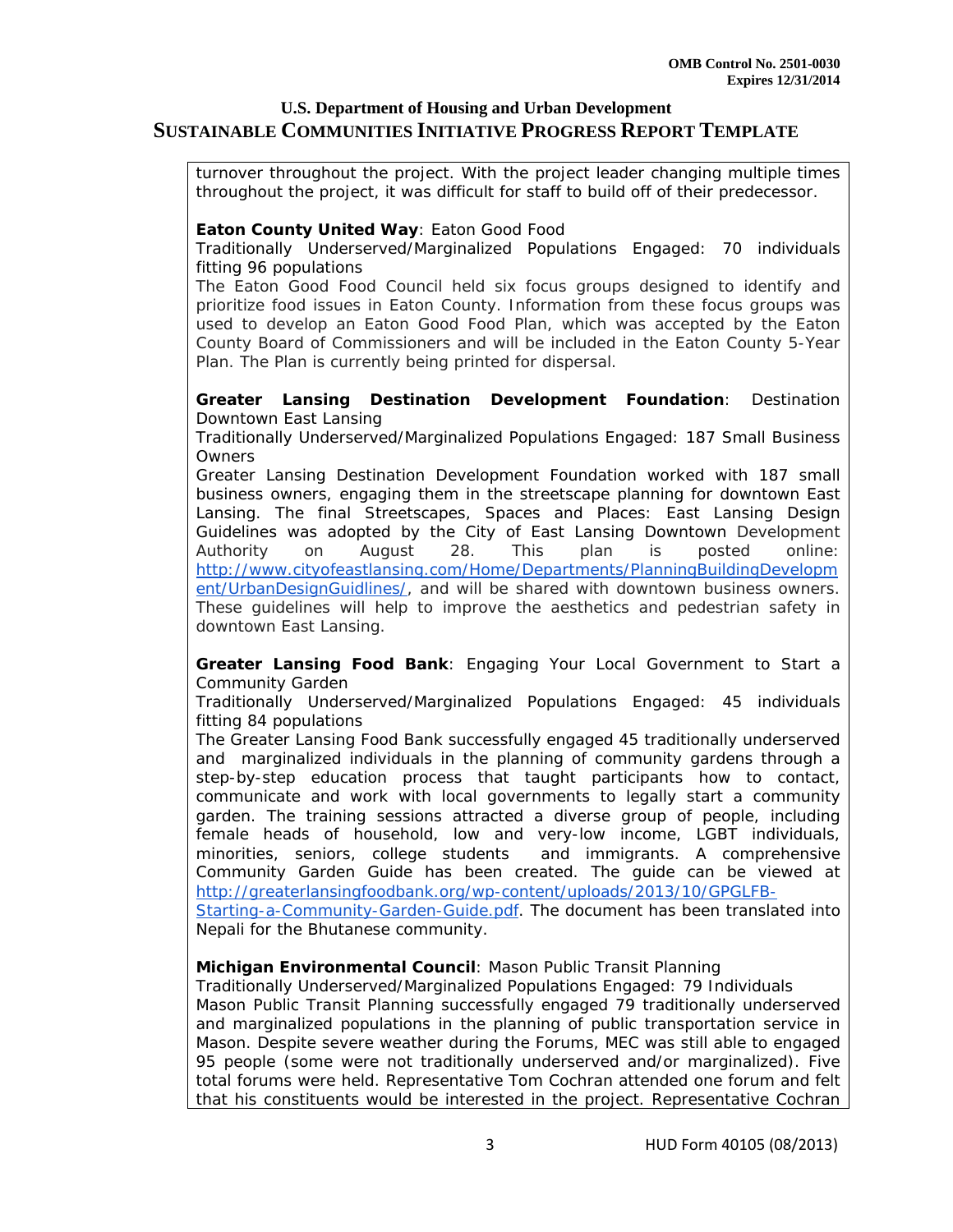invited the project to give a presentation at one of his regular district coffee hours and led to great input by community members.

A general consensus throughout the forums was that people felt that the public transportation system between Mason and Lansing needed to be improved and extended. Service Hours require seniors and persons with disabilities to sit around for hours before the bus comes around. This issue was also identified by another population not originally anticipated to participate, persons in the probation system. Due to restrictions on their travel/driving and requirements to attend legal proceedings, testing, etc. These individuals are often forced to rely on public transportation. The infrequent transit service currently offered cost these individuals hours of their time that could otherwise be spent working, finding a job, going to school or taking care of their families. The discussion, survey results and other input will be used to pursue expanded bus service to Mason with CATA.

#### **REACH Studio Art Center**: *Live Green Lansing Sculpture*

Traditionally Underserved/Marginalized Populations Engaged: 19 individuals fitting 59 populations

REACH Studio Art Center successfully engaged 19 students in the local planning process through the City of Lansing's Live Green Lansing Campaign. The REACH students designed a stegosaurus sculpture for the Live Green Lansing Campaign. Through the entire planning process, REACH Students worked with and presented to the Lansing Board of Water and Light and the City of Lansing. The stegosaurus, created from recyclable materials collected by the students at a CART facility also includes the history of light and is illuminated by LED strands.The Stegosaurus sculpture has been completed and was unveiled on July 16, 2014 at the BWL REO Town Depot. A mini-documentary about the sculpture and the project was created by REACH and presented at the unveiling, it is viewable online at https://vimeo.com/101659114.

### **Refugee Development Center**: *Newcomer C.L.A.S.S.*

Traditionally Underserved/Marginalized Populations Engaged: 174 students fitting 204 populations

The Newcomer C.L.A.S.S. program offered programming for a traditionally underserved group of middle-school students whose low-income refugee families, fleeing home from areas around the world wracked by war, chaos and poverty, found shelter in the Lansing area. Refugee Development Center offered weekly workshops with students to engage them in critically thinking about this issue and identifying solutions to create a more peaceful community. Students ultimately designed a solution and presented the recommendation to the Lansing School District Administration.

Through the Newcomer C.L.A.S.S., these students learned important life skills that will enable them to be more successful in school and their careers. These students have learned to work together to improve their lives and that their voice is important and people will listen.

**Retired Senior Volunteer Program**: *Elmhurst Task Force* Traditionally Underserved/Marginalized Populations Engaged: 17 Individuals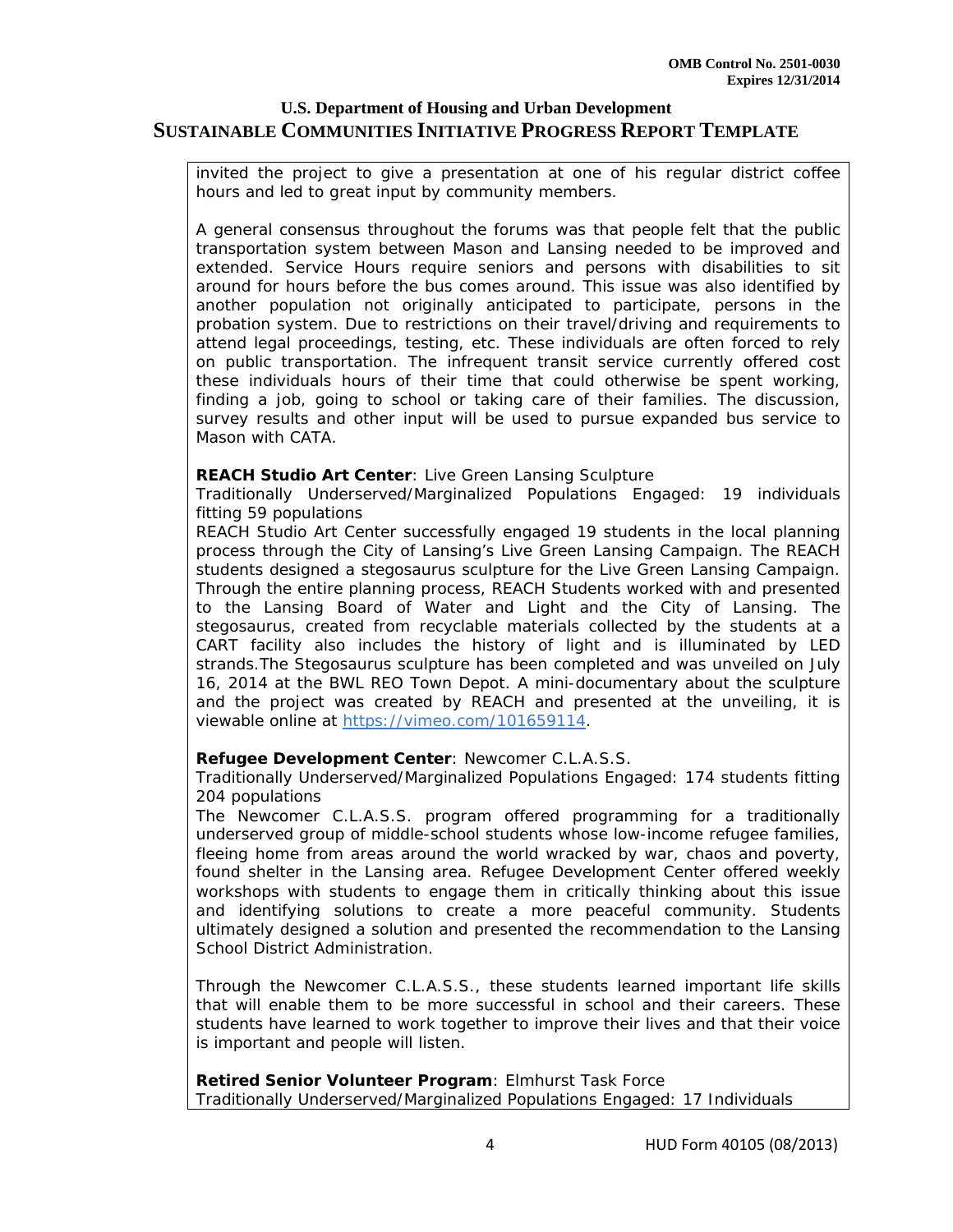The Task Force, comprised of traditionally underserved and/or marginalized populations has successfully completed their report on the future of the Elmhurst school and presented to the Colonial Village Neighborhood Association. The report includes information collected from a mail survey sent to residents of the Colonial Village Neighborhood. The survey asked RSVP received 43 responses, unfortunately due to a recording error, it is not possible to identify if any of the 43 responses were from people considered to be traditionally underserved and marginalized . A presentation to the Lansing School Board is being planned however a date has yet to be determined. The task force was able to identify a community vision for the school. The task force was able to meet with the School Board Superintendent and share their vision for the school, a community learning center for everyone. They found out the school board shares a similar vision for the property.

### **Round V**

#### **Eaton County United Way**: *Government in Action*

Traditionally Underserved/Marginalized Populations Engaged: 10 individuals fitting 35 populations

Relevant Academy in Partnership with Eaton County United Way engaged high school students in the governmental planning process through a series of meetings with elected officials, field trips and researching bills such as anti-cyber bullying and others that relate to the children. 58% of the targeted student population is on free/reduced lunch and 33% are homeless. Students met with Representative Theresa Abed to learn about the legislative process and the bills she is currently sponsoring. Materials were uploaded to iTunes U for students to access at any time. On August 21st, five students participated in a field trip to the Capitol. Using what they learned on the trip as a guide, the students created a "virtual" field trip based on their experiences to share with their classmates. Students researched bills that they felt strongly about and wrote letters to their representatives and even attended a House of Representatives session.

### **Arts Council of Greater Lansing**: *Artist Live/Work Space*

Traditionally Underserved/Marginalized Populations Engaged: 54 Small Business Owners

The Arts Council of Greater Lansing worked together with 54 visual artists (small business owners) to develop a working document that identifies government processes and elicits ideas for the creative vision needed to develop a shared arts and cultural live/work space. Arts Council staff have facilitated discussions with a number of individual artists. These individuals and other interested parties met three times to share ideas and learn from statewide and national models. Municipal and community leaders participated in the meetings. A report detailing the three meetings was published and distributed to members, and those who attended the sessions.

**Eaton County United Way**: *Engaging Youth in Problem Solving the Transportation Needs of Delta Township Residents*

Traditionally Underserved/Marginalized Populations Engaged: 5 Students Eaton County United Way & Delta Charter Township engaged 5 high school students and their families in discussions of public transportation. Initial planning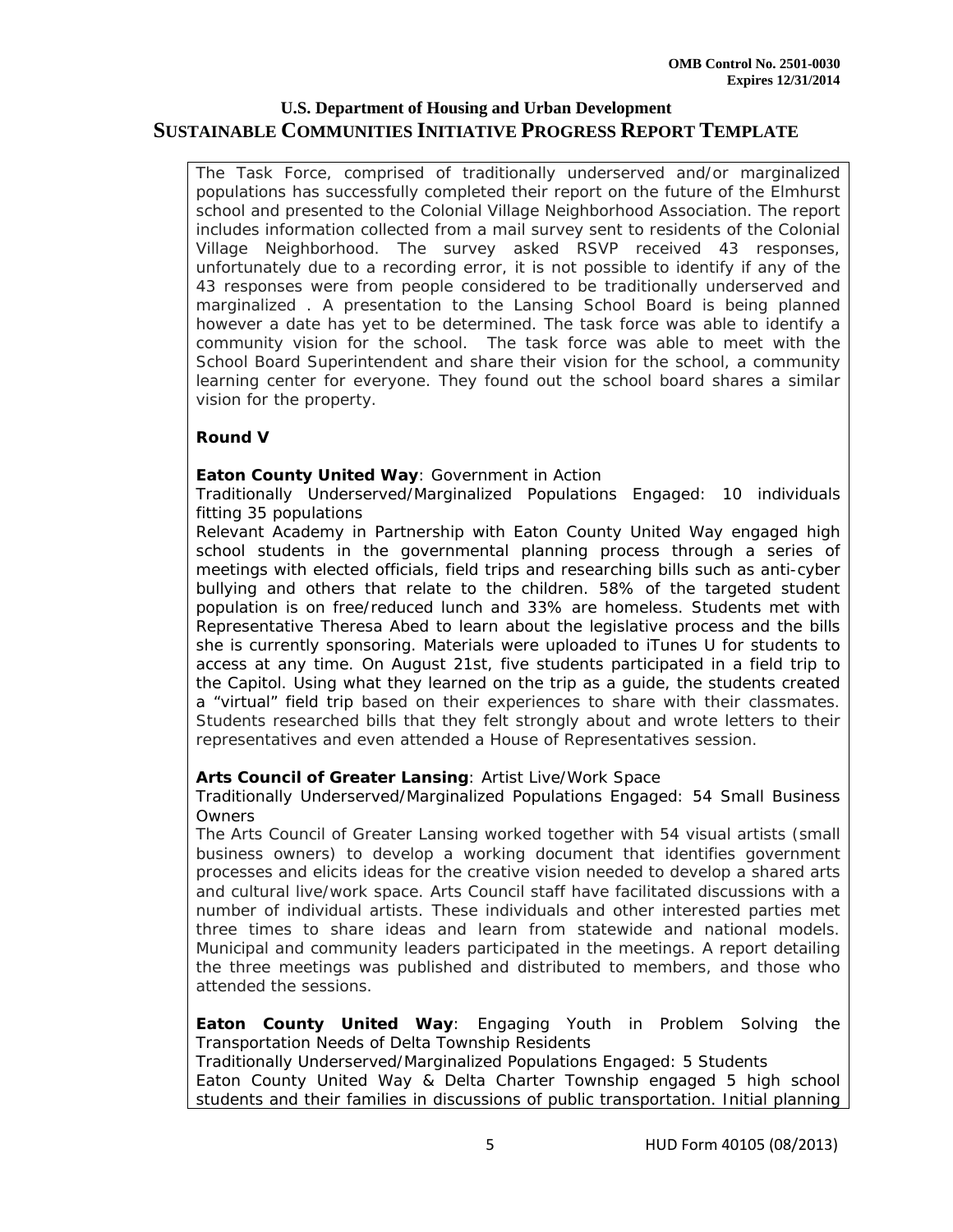meetings with the Delta Township Government Youth Council (GYC) have been completed and GYC students are in the process of surveying their peers at Grand Ledge High School and Waverly High School regarding their knowledge, comments and concerns on public transportation access in Delta Township. The survey is still open however it is clear that young people do not know what services EATRAN provides to them and the initial impression of EATRAN among students is that they only provide transportation to "old people". Unfortunately due to employee turnover at the township, this project was forced to be completed early before the surveys could fully be analyzed. Delta Township has returned remaining funds from the project. The project was brief but in a way successful. CATA and Delta Township announced a new expanded services agreement that will increase public transportation options and availability in the township.

#### **Michigan United Conservation Clubs**: *Citizen Stewards & Michigan on the Ground*

Traditionally Underserved/Marginalized Populations Engaged: 24 individuals fitting 25 populations

MUCC's Citizen Stewards & Michigan on the Ground project engaged students, veterans, low income families minorities and the elderly in local natural resource projects and planning in the Tri-County Region. Participants worked with MUCC and the Michigan DNR on three natural resource projects where they learned the importance of protecting Michigan's natural resources and how they can become involved in the process.

### **Lansing Neighborhood Council**: *Time for Waverly Hills Planning*

Time for Waverly Hills Planning seeked to engage Students (K-12) and Female heads of Households in a series of community planning events around the old Waverly Hills Golf Course. Unfortunately, unforeseeable issues significantly delayed the project, causing Mid-Michigan Time Bank to cancel the project and return unused funds. Even though the project was not able to be a complete success, Time bank staff was able to create a community survey and hold a successful public meeting in July at Gier Community Center and 12 participants attended the Lansing City Council Meeting that discussed the Waverly Hills property.

### **Eaglevision Ministries, Inc**: *Dream'scape*

Traditionally Underserved/Marginalized Populations Engaged: 12 individuals fitting 53 populations

Eaglevision Ministries successfully engaged 12 low-income and at-risk minority youth in researched sex trafficking in the Lansing Region and presented their findings and recommendations for change in current policies to the Police Commissioners Board. The interest in this project from the youth was surprising and it turned out many youth have had some degree of connection to the sex trafficking in the region. Even more surprising to Eaglevision staff and youth was the interest and welcoming reception of Police Commissioners Board. Following the presentation, it was clear that the youth felt empowered and knew they had made a difference in the community.

**South Side Community Coalition**: *Youth Environmental Engagement*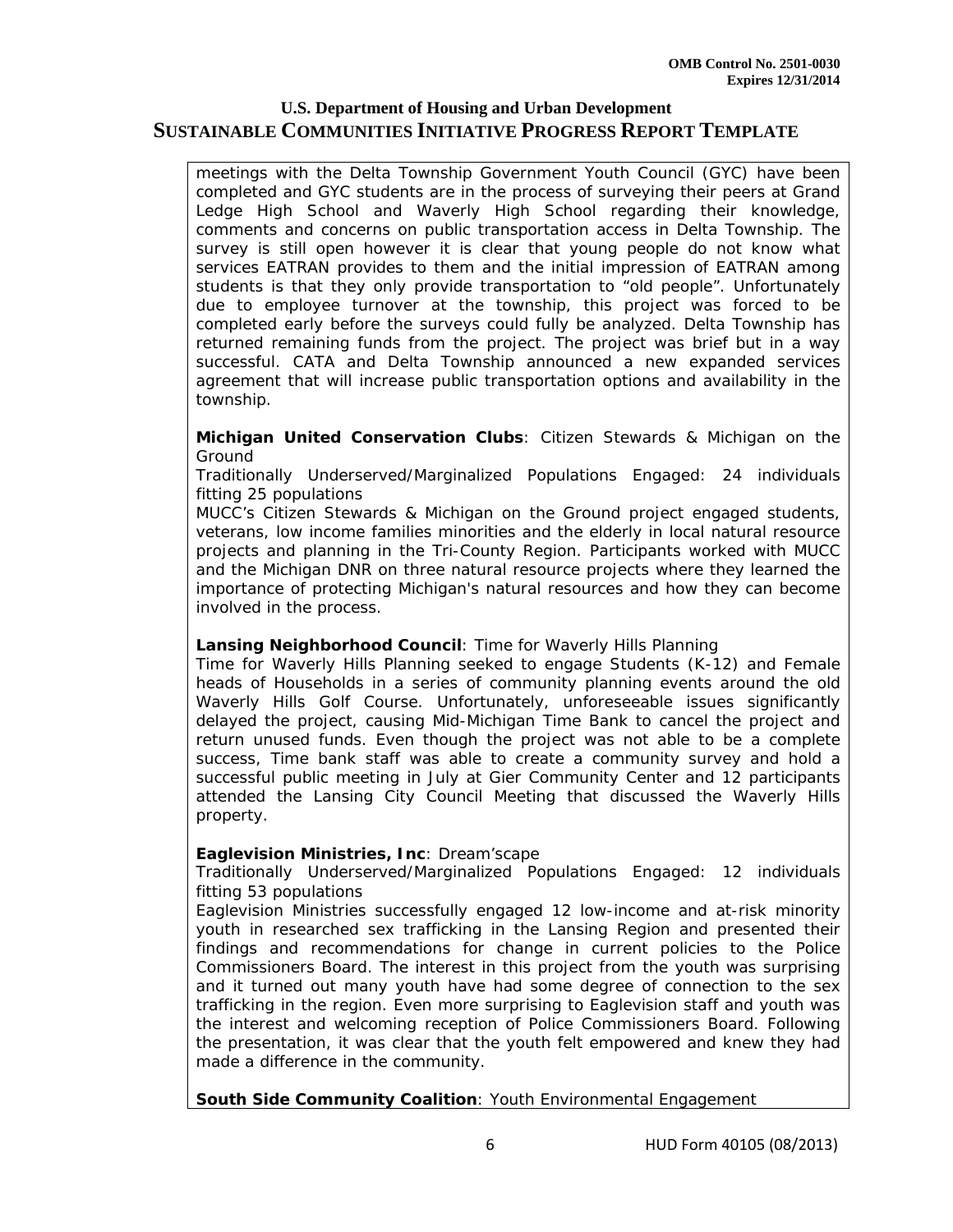Traditionally Underserved/Marginalized Populations Engaged: 103 individuals fitting 121 populations

South Side Community Coalition engaged students and their parents in environmental planning through identifying environmental issues such as recycling and through educational projects and field trips teach them how to become involved and active in the planning process for these issues. South Side Community Coalition was able to send three students to the Michigan Recycling Conference on May 1, 2014, took a group of students to tour the CART facilities and met with Lori Welch, Environmental Specialist of the City of Lansing to learn about Recycling planning and policy. SSCC students received a tour of the MSU Recycling Center where they learned about the recycling process and was introduced to composting. Students interest in composting after this tour led to South Side Community Coalition to start composting at their site. Students and staff also attended the unveiling of the REACH Live Green Lansing Sculpture, another Community Reinvestment Fund Project.

#### **Lansing's Westside Commercial Association**: *Building a Better Butler Corridor: Neighborhood Plan & Toolkit*

Traditionally Underserved/Marginalized Populations Engaged: 85 individuals fitting 140 populations

Lansing's Westside Commercial Association, now known as the Saginaw Oakland Commercial Association (SOCA) engaged individuals from 11 of the 14 identified populations, making it one of our most diverse projects when in comes to populations engaged. SOCA engaged these populations directly in the planning for the future of the Butler Corridor through a number of community events and visioning sessions.

The "Walk, Chalk + Talk" event was hugely successful and drew representatives from each of the targeted traditionally underserved and marginalized populations. Participants shared their hopes and dreams for the Butler Corridor during the walk and were encouraged to write/draw on the ground what they would like to see in the future. All opinions and other information was recorded were used in the creative future renderings. Residents were asked to share their opinions and additional input on the renderings. The final Building Butler Boulevard event was held on September 21st. The six visual renderings, viewable on the MMPGS Mindmixer page were shown to the 20 attendees. Attendees were allowed to vote using stickers on which renderings they felt were best for the area. Attendees also gave their opinions on the proposed improvements, more street trees and lighting was a common request at this meeting. A final report of the entire process including the renderings is completed and available to the public, government officials, and other stakeholders.

### **Round VI**

**The Fenner Conservancy**: *Youth Leadership Program--Natural Resources Commission Extension Project* Traditionally Underserved/Marginalized Populations Engaged: 16 individuals fitting 28 populations Fenner engaged low socioeconomic youth in the greater Lansing area in a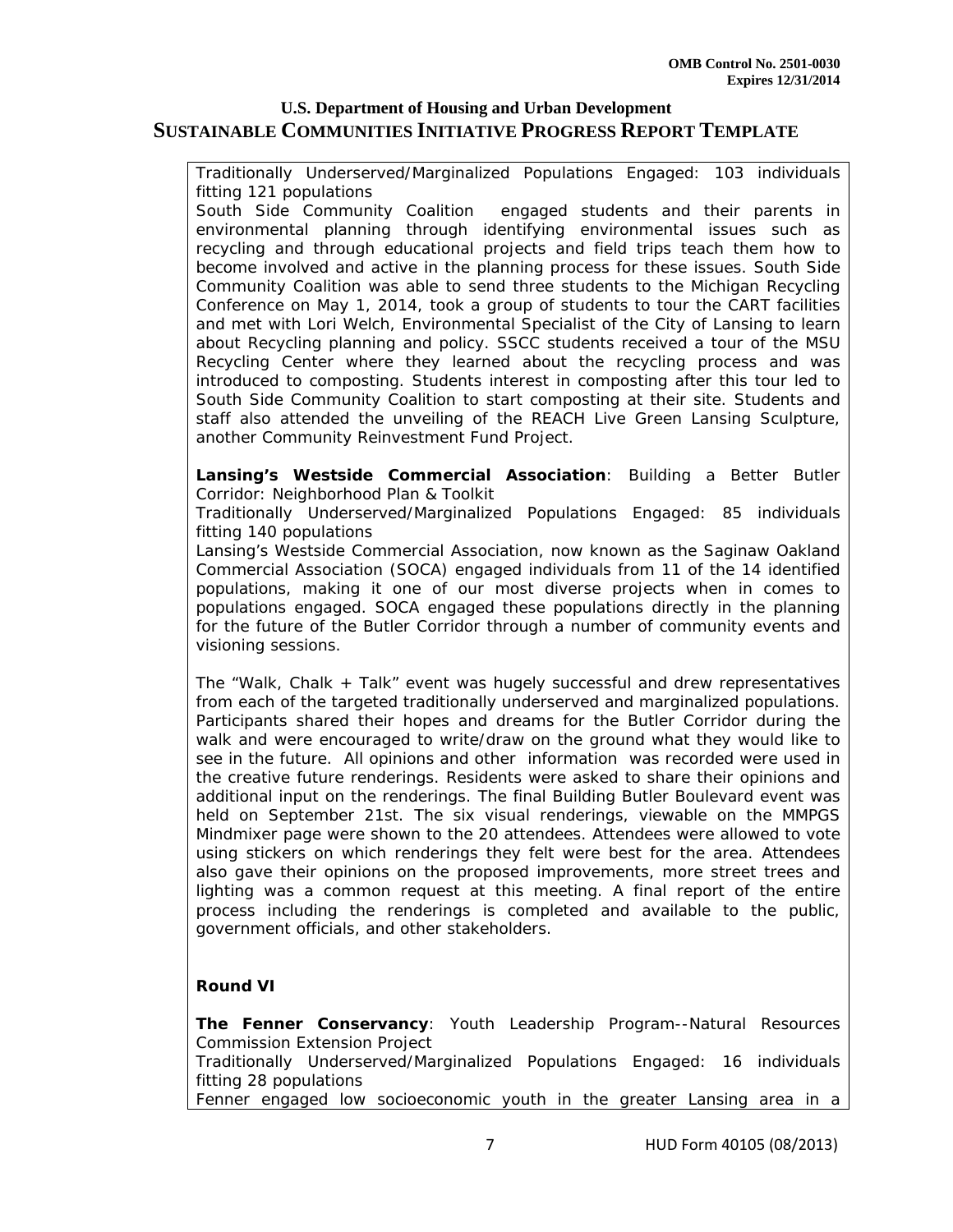comprehensive "LORAX" program designed to supply participants with both the knowledge and tools needed to actually produce change, through educating the youth on sustainability and natural resource issues while simultaneously teaching them how to navigate and participate in the legislative process. The youth leadership program (YLP) has completed a series of training sessions focused on the different roles of the Michigan Judicial, Executive, and Legislative branches. The youth leadership program presented to the Michigan Department of Natural Resources Natural Resources Commission on September 11, 2014. One youth representative introduced the YLP, explained their MMPGS Community Reinvestment Fund project, and expressed the importance of including youth in the planning process. The youth members were welcomed by the commission and invited to apply to the NRC youth program. YLP youth have not heard back regarding the status of their applications to the NRC youth program as of the completion of the project.

#### **South Side Community Coalition**: *Youth Environmental Engagement Expansion*

Traditionally Underserved/Marginalized Populations Engaged: 104 individuals fitting 121 populations

An expansion of their Round V Grant, South Side Community Coalition engaged students and their parents in environmental planning through identifying environmental issues such as recycling and through educational projects and field trips teach them how to become involved and active in the planning process for these issues. South Side Community Coalition was able to send three students to the Michigan Recycling Conference on May 1, 2014, took a group of students to tour the CART facilities and met with Lori Welch, Environmental Specialist of the City of Lansing to learn about Recycling planning and policy. SSCC students received a tour of the MSU Recycling Center where they learned about the recycling process and was introduced to composting. Students interest in composting after this tour led to South Side Community Coalition to start composting at their site. Students and staff also attended the unveiling of the REACH Live Green Lansing Sculpture, another Community Reinvestment Fund Project.

### **South Lansing CDA**: *Downtown Supermarket*

Traditionally Underserved/Marginalized Populations Engaged: 335 individuals fitting 729 populations

South Lansing Community Development Association originally planned to engaged Lansing residents in a strategic planning process to open a supermarket in downtown Lansing. SLCDA has had success in this type of project, having previously completed a strategic planning process that led to the opening of a supermarket in Colonial Village. Early in the project, the ideal location for the supermarket was sold, causing SLCDA to change the proposed location to REO town which led to a significant increase in participation as they continued to engage the original stakeholders. SLCDA created and dispersed a consumer survey related to supermarket shopping habits and preferences. Surveys responses and results from a series of community meetings were organized into a report. LEAP has agreed to let SLCDA share the survey data with people who respond the the RFP for the Deluxe Inn REO Town property.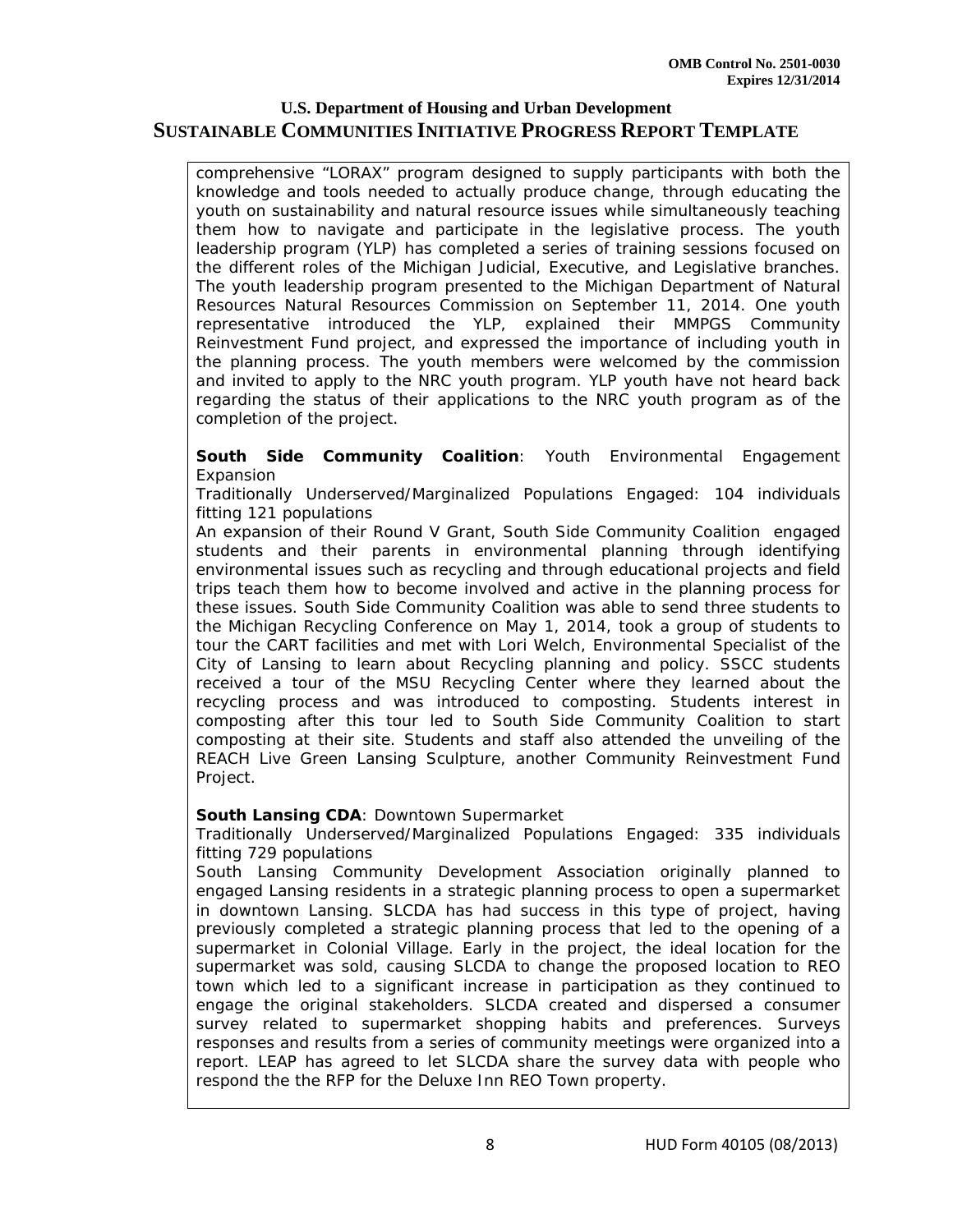**Michigan Association of Public School Academies**: *Parent Outreach & Engagement*

Traditionally Underserved/Marginalized Populations Engaged: 19 individuals fitting 34 populations

MAPSA worked with low-income and minority parents to help educate them on the education system and the governmental process. Staff created a comprehensive guide to the boards and bodies that oversee schools and education. This important resource helped direct parents to engage in the correct boards and bodies that directly affect their child's education. Two Parental Empowerment Showcases were held, a total of 27 parents attended the session (some did not fall into a targeted population).

Although they were not able to reach their attendance goal. The feedback from participants was extremely positive. A mother of second grade twins attendended the first showcase. She explained that one of her children is excelling and one is not, but was passed because the school did not want to separate the children. She was worried about her daughter's education and falling behind even farther. MAPSA worked with the mother to identify the boards and bodies she can reach out to and even informed her on a number of bills that would ensure that students falling behind would be given the resources and time necessary to ensure they were performing at a level appropriate for their grade.

**Northwest Initiative**: *Food Systems Workgroup, Neighborhood Food Access and Equity Workgroup*

Traditionally Underserved/Marginalized Populations Engaged: 123 individuals fitting 228 populations

Northwest Initiative engaged traditionally underserved and/or marginalized populations living in food desert neighborhoods to identify food related issues in their communities and will help participants to develop the necessary skills and knowledge to engage with City Council and other boards to address these food issues. Outreach surveys were created and dispersed through the Baker Donora and Fabulous Acres and Northwest Neighborhoods. Northwest Initiative opted to schedule meetings in each neighborhood separately since each neighborhood identified different issues. Each neighborhood identified short and long term goals, such as more community gardens and acquiring a food delivery truck and have a timeline and plan in place to work with the proper boards bodies and commissions necessary to accomplish these goals.

Northwest Initiative is continuing to plan a forum with neighborhood activists, city council members and planning and development officials from the City of Lansing and LEAP about organizing and bringing grocers to the neighborhoods.

#### **Peckham, Inc.**: *Expanding Accessible Opportunities for All*

Traditionally Underserved/Marginalized Populations Engaged: 43 individuals fitting 110 populations

Peckham, Inc. provides work experience for persons of all abilities. The Work Force Actoin Team identified an accessibility issue at the Potter Park Zoo and created a plan to install and accessible grilling and picnic area with a concrete pad. The team members were actively engaged in the entire process, taking the plan through the Potter Park Zoo Board, the City of Lansing Parks Board and the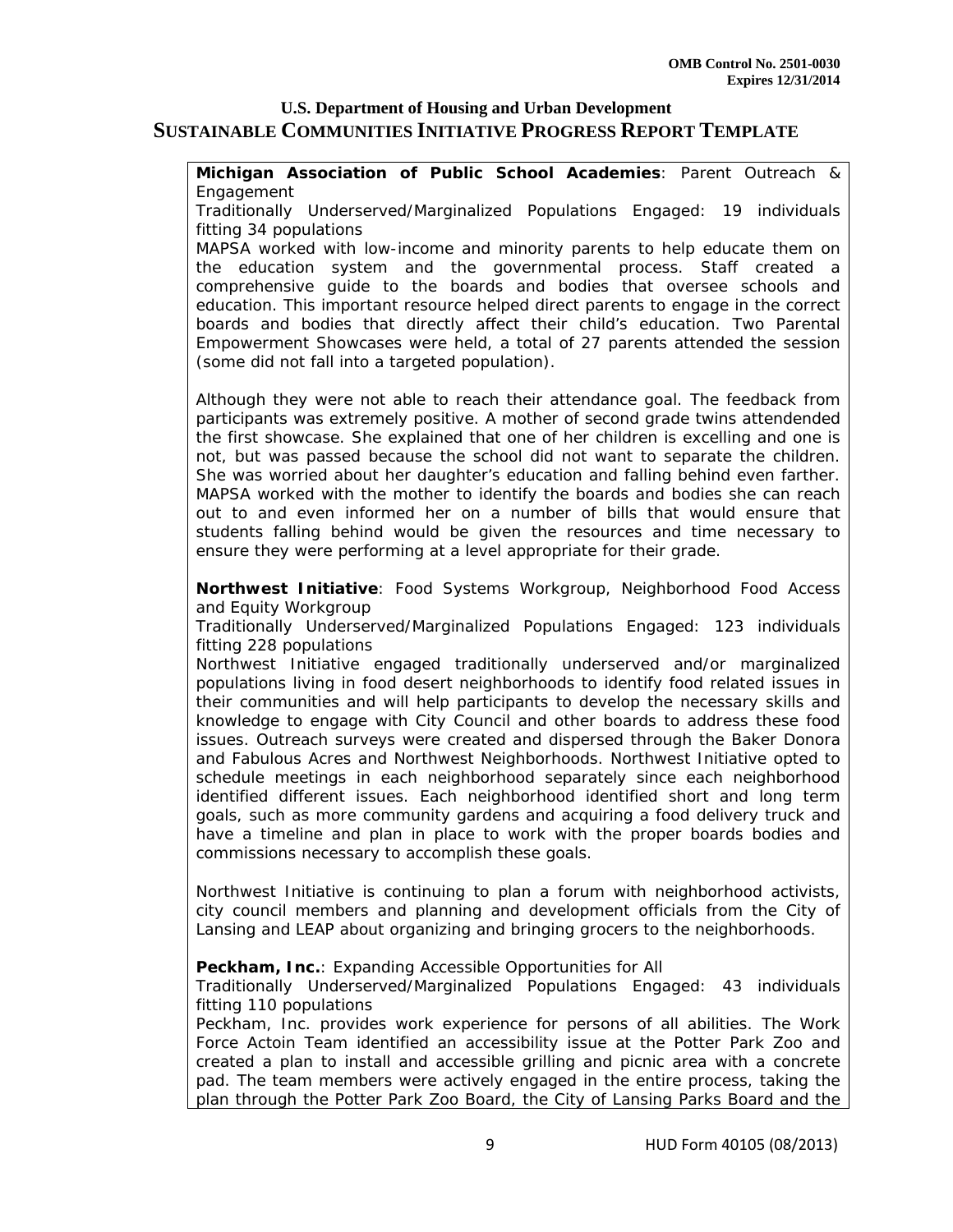Accessibility Advisory Council of the Michigan DNR to obtain approvals.Peckham members have created a powerpoint presentation and presented to the Lansing City Council (June 4), Potter Park Zoo (June 11) and the Accessibility Advisory Committee (ACC)with the Department of Natural Resources (June 24). On September 19th, a large group of Peckham Work Force Action Team Members, disabled citizens, veterans and other citizens attended the Dedication and Ribbon Cutting Ceremony at Potter Park Zoo. These accessible picnic areas greatly address a need that was overlooked by most people. Having the Work Force Action Team, a majority of whom are disabled identify the issue and then work through the process to fix it has been a rewarding experience for them. One disabled member who spoke at the ceremony stated that now she can enjoy picnics with her family, something that was not possible in the past due to the location and design of other picnic areas in the Zoo.

#### **Michigan Recycling Coalition**: *Lansing Regional Recycling Study - How to Move Things Forward*

Traditionally Underserved/Marginalized Populations Engaged: 57 Individuals The Regional Recycling Coordinators Committee, in partnership with the Michigan Recycling Coalition, worked with at-risk students at the South Side Community Coalition (a two-time CRF Grantee) and college students from MSU and UofM to develop a survey and feasibility study around regional recycling. Michigan Recycling Coalition in partnership with Eaton County Resource Recovery successfully received additional CGAP funding near the end of the project period to continue and expand the study. MRC will continue to work with South Side Community Coalition and their students throughout the study.

**Michigan Disability Rights Coalition/www.do1thing.us Collaboration:**  *Leadership Disaster Resiliency and Prevention for People with Disabilities Project* Traditionally Underserved/Marginalized Populations Engaged: 123 individuals fitting 454 populations

The Michigan Disability Rights Coaltion, in partnerships with Do1Thing engaged seniors and people with disabilities in regional disaster planning. Participants worked with public safety and emergency managers to identify barriers in current emergency planning and made recommendations on how to remove them. Six focus groups were completed in August and September. The task force used these focus groups to identify issues in emergency management and create the recommendations.

**The following is a summary of accomplishments to date for the Sustainability Audit Tool and training portion of the Design Portfolio‐ a key outreach initiative. Sustainable Communities Leadership Academy Certificate Program** 

On June  $7<sup>th</sup>$  and  $8<sup>th</sup>$ , 2012, Michigan State University hosted a Sustainable Communities Leadership Academy as part of the Mid‐Michigan Program for Greater Sustainability (MMPGS). The program provided a two‐day training session for local appointed and elected officials along with a Sustainable Communities Certificate of Completion awarded by MSU. The course provided a baseline curriculum for local officials to undertake sustainable community practices as part of the MMPGS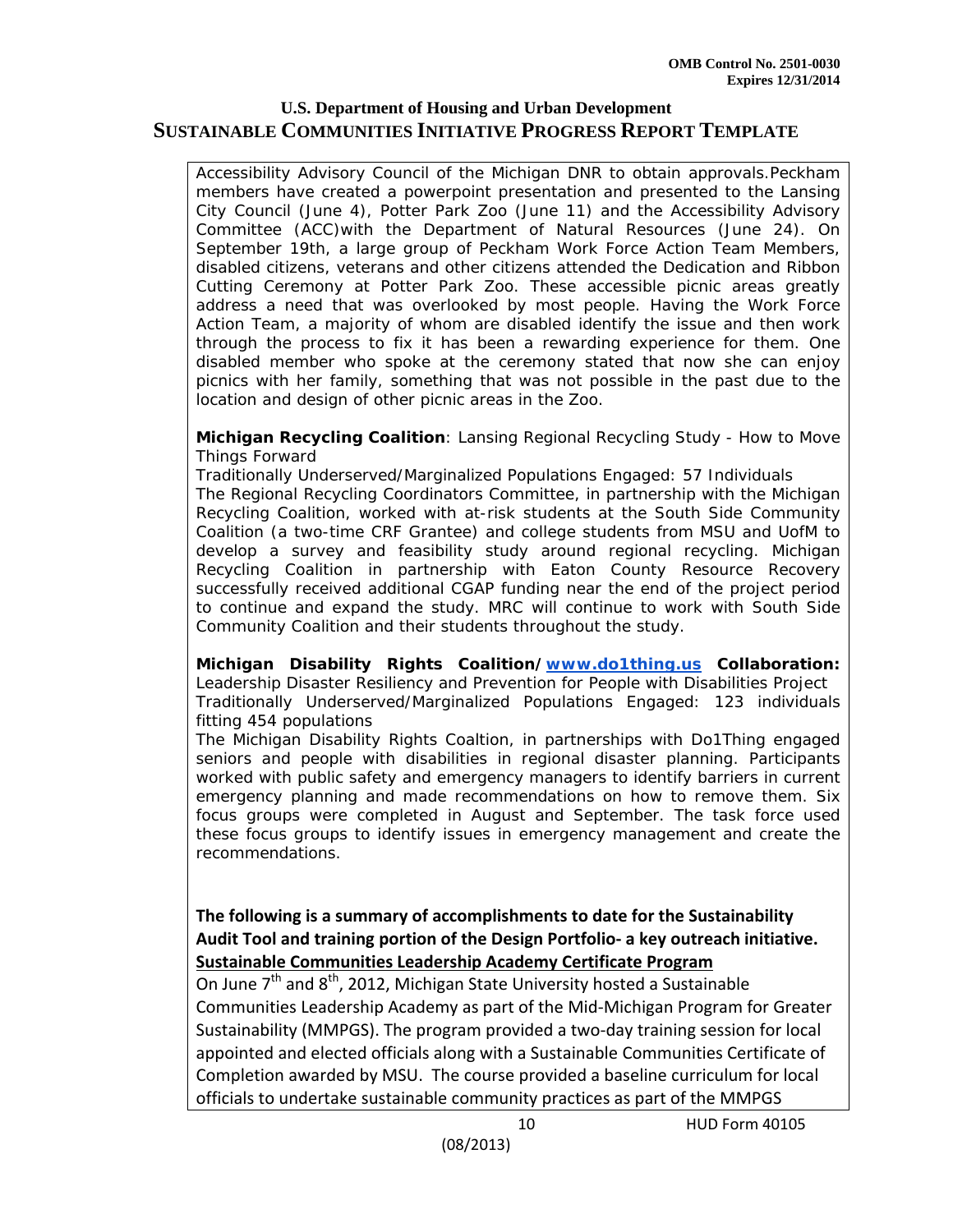initiative. The curriculum consisted of eight core sessions that provided a systems perspective to community sustainability. The core sessions were are follows:

- 1. Introduction to Community Sustainability
- 2. Energy
- 3. New Economy
- 4. Natural Resources
- 5. Local Food
- 6. Built Environment
- 7. Mobility
- 8. Community Capacity

Additionally, there were two special sessions along with a panel discussion covering:

- 1. Climate Change
- 2. LEED for Neighborhood Development
- 3. Successes in Sustainability Planning (Panel Discussion)

# **Development of Sustainability Audit Tool**

An audit tool was developed to assist communities in assessing their sustainability practices in a variety of categories: Livability, Governance, Environment, Community, and Economy. The audit tool lists sustainability principles with over 100 indicators and metrics. These indicators and metrics were developed after a thorough research process reviewing existing sustainability tools and documents. Resources were analyzed from various sources such as the United States Green Building Council (USGBC), American Planning Association (APA), U.S. Department of Housing and Urban Development (HUD), U.S. Environmental Protection Agency (EPA), U.S. Department of Transportation (DOT), International Council for Local Environmental Initiatives (ICLEI), Michigan State University Land Policy Institute and School of Planning, Design, & Construction; among others. The tool is a synthesis and adaptation of the best practices from these sources. In addition, officials from Clinton, Eaton and Ingham Counties were interviewed to identify key issues and opportunities to assess sustainability in development of the tool.

## **Williamstown Township Sustainability Audit and Report**

In September 2013, an audit of sustainability principles was conducted in Williamstown Township, Michigan. Utilizing the audit tool, the MSU Project Team analyzed Williamstown Township's Master Plan (draft), local zoning ordinance, as well as other community/regional plans (e.g. Tri-County Comprehensive Economic Development Strategy, Grand River Management Plan). The team also consulted with the Township Zoning Administrator, Supervisor, and the Planning Consultant prior to holding a final presentation and training to joint meeting of elected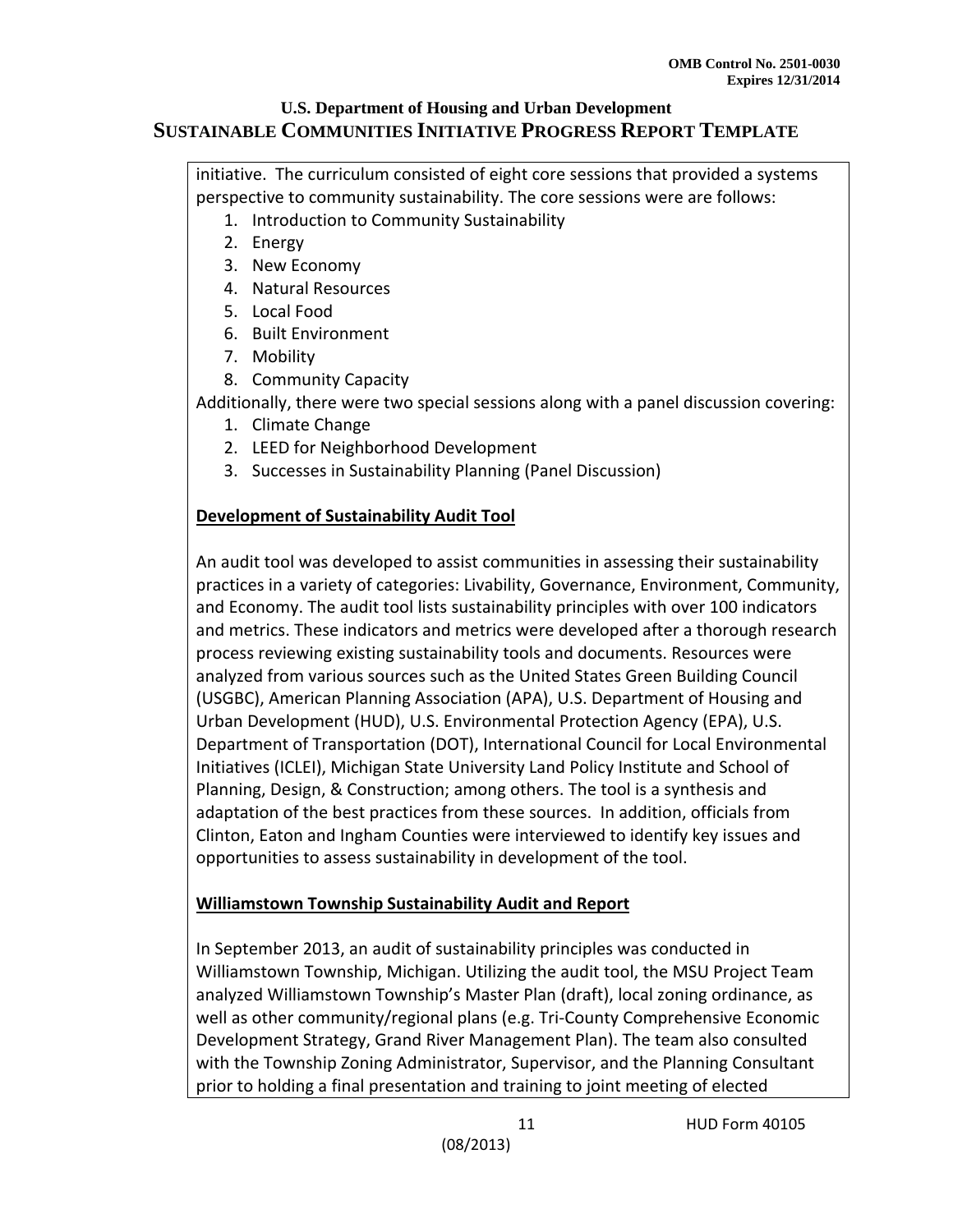township officials and planning commissioners, held on September 17, 2013. A final report with a summary of the audit and recommendations was delivered to the Township in December, 2013.

## **Webberville Sustainability Audit and Report**

In November 2013, an audit of sustainability principles was conducted in Webberville, Michigan. Utilizing the audit tool, the MSU Project Team analyzed Webberville's community Master Plan (draft), local zoning ordinance, as well as other community/regional plans (e.g. Community Development Plan, Economic Development Plan, and DDA Plan). The team also consulted with the Village Planning Consultant and village staff prior to holding a final presentation the Village council and the Downtown Development Authority, held on November 18<sup>th</sup>, 2013. A final report was delivered in December, 2013.

## **Final Steps**

An audit of Meridian Township and the City of Lansing planning and zoning documents was done and we are using a revised audit tool based on feedback from the first 2 community audits. The audit and reports are scheduled to be completed by February, 2015. In addition, an online version of the sustainable communities audit tool was developed that includes resource materials from the design portfolio guidebook. Finally, online training and access to online training materials took place in late October and in November, 2014.

# **II. CHALLENGES AND EFFORTS TO OVERCOME THEM:**

The following tasks are not yet completed.

1. Aggregation, final documentation, and implementation of formal community adoptions of the regional housing study and fair and affordable housing plan. This includes establishing implementation steps with key housing services stakeholders throughout our region, establishing a schedule for continued meetings of a regional Housing Task Force regional forum to address and implement regional housing issues going forward.

2. Outreach and implementation of the Michigan Avenue‐Grand River Avenue Corridor Vision and adoption of tools and practices developed in a Corridor Design Portfolio.

3. Integration of Corridor Plan outcomes and recommendations, particularly related to Bus Rapid Transit services, into the Metropolitan Long Range Transportation Plan which is being prepared for submission to FHWA/FTA.

4. Hold a capstone Consortium gathering event to highlight the many program accomplishments, discuss recommendations and plans issued by the project task groups, and identify implementation steps with stakeholders.

5. Present the final sustainability plans, tools, and recommendations to the board of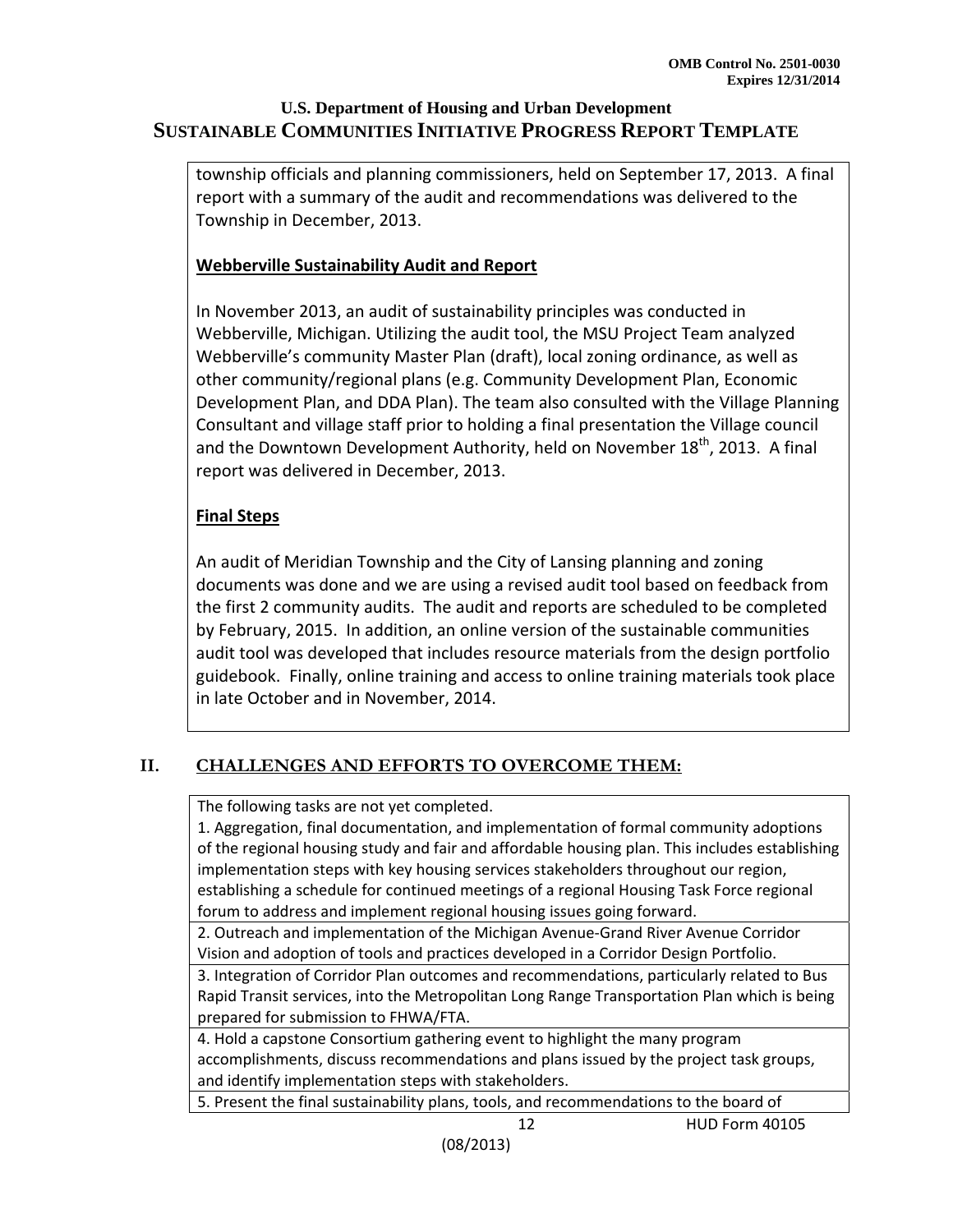directors of the Tri‐county Regional Planning Commission, elected and appointed officials representing municipalities and agencies across the three county Lansing Michigan region.

## **III. ANALYSIS OF WORK TO DATE**

- **a. What lessons are you learning as you move forward that will strengthen this process?** *What assumptions about planning for sustainability are being confirmed and which are being challenged as you move forward? Can you apply these lessons into your work in real time?* **We would develop a reliable and easy to use reporting mechanism for match contributions from our many, many community contributors. We would learn how to embed performance measures into the planning process at the beginning of that process and begin tracking performance as we planned.**
- **b. Are you staying on target for the overall goal of the initiative?** *To what extent are the overall program outcomes and workplan deliverables a helpful reference point?* **Yes. The overall work program is and has been our guide to activities and initiatives, serving as a touchstone for future efforts.**
- **c. What evidence do you have that this plan will translate to concrete impact and actual implementation in the months and years to come?** *Has the quality of the implementation taken on a different character because of the approach that you have taken in the planning process (e.g., emphasis on engagement and equity)?*

**We are seeing evidence immediately in some projects. There has been notable re-investment already into our major corridor with new housing in construction and an innovative redevelopment of the Frandor Area in the plan/permit process already. There has been a dramatic increase in the use and understanding of a Charrettes process for planning. The business and development communities have become active in supporting and funding sustainability activities and promoting them. The Regional Chamber of Commerce has adopted the Corridor redevelopment as a core theme to promote our region for business attraction and expansion. One county is considering formal adoption of a Health in All policy resulting from our Health Impact Assessment activities.** 

## **IV. NEED TO AMEND THE COOPERATIVE AGREEMENT:**

|          |            | Yes/No   Explanation/Reason for Deviation       |  |
|----------|------------|-------------------------------------------------|--|
| Scope    | No         |                                                 |  |
|          |            |                                                 |  |
| Schedule | <b>Yes</b> | We requested a no-cost extension until May 2015 |  |